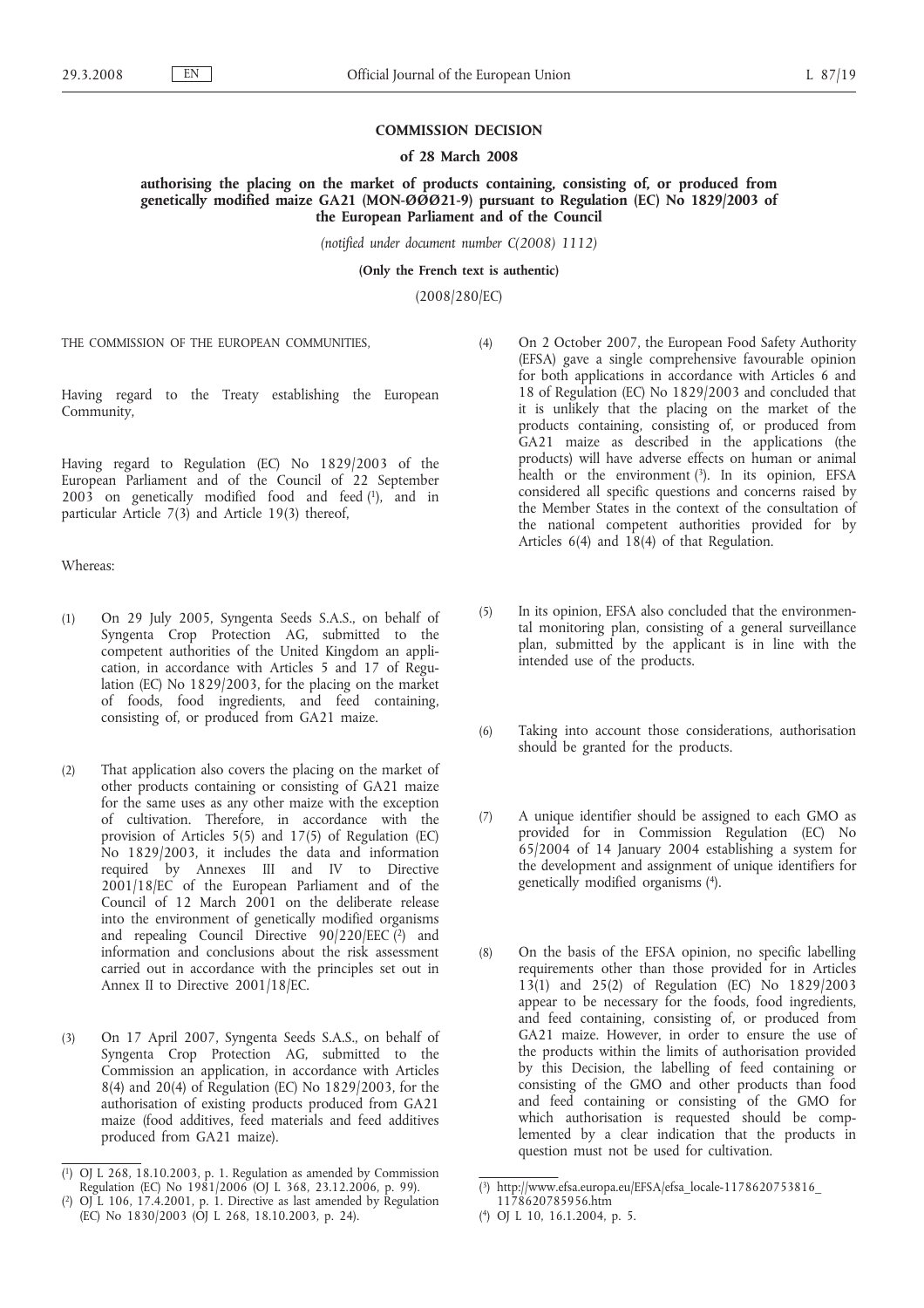- (9) Similarly, the EFSA opinion does not justify the imposition of specific conditions or restrictions for the placing on the market and/or specific conditions or restrictions for the use and handling, including post-market monitoring requirements, or of specific conditions for the protection of particular ecosystems/environment and/or geographical areas, as provided for in point (e) of Articles  $6(5)$  and  $18(5)$  of Regulation (EC) No 1829/2003.
- (10) All relevant information on the authorisation of the products should be entered in the Community register of genetically modified food and feed as provided for in Regulation (EC) No 1829/2003.
- (11) Article 4(6) of Regulation (EC) No 1830/2003 of the European Parliament and of the Council of 22 September 2003 concerning the traceability and labelling of genetically modified organisms and the traceability of food and feed products produced from genetically modified organisms and amending directive 2001/18/EC (1), lays down labelling requirements for products consisting of or containing GMOs.
- (12) This Decision is to be notified through the Biosafety Clearing House to the Parties to the Cartagena Protocol on Biosafety to the Convention on Biological Diversity, pursuant to Article 9(1) and Article 15(2)(c), of Regulation (EC) No 1946/2003 of the European Parliament and of the Council of 15 July 2003 on transboundary movements of genetically modified organisms  $(2)$ .
- (13) The Standing Committee on the Food Chain and Animal Health did not deliver an opinion within the time limit laid down by its Chairman. The Commission therefore submitted to the Council a proposal relating to these measures.
- (14) At its meeting on 18 February 2008, the Council was unable to reach a decision by qualified majority either for or against the proposal. The Council indicated that its proceedings on this file were concluded and that the Commission could finalise the decision-making process. It is accordingly for the Commission to adopt the measures,
- ( 1) OJ L 268, 18.10.2003, p. 24.

HAS ADOPTED THIS DECISION:

## *Article 1*

# **Genetically modified organism and unique identifier**

Genetically modified maize (*Zea mays* L.) GA21, as specified in point (b) of the Annex to this Decision, is assigned the unique identifier MON-ØØØ21-9, as provided for in Regulation (EC) No 65/2004.

## *Article 2*

### **Authorisation**

The following products are authorised for the purposes of Articles 4(2) and 16(2) of Regulation (EC) No  $1829/2003$ , in accordance with the conditions set out in this Decision:

- (a) foods and food ingredients containing, consisting of, or produced from MON-ØØØ21-9 maize;
- (b) feed containing, consisting of, or produced from MON-ØØØ21-9 maize;
- (c) products, other than food and feed, containing or consisting of MON-ØØØ21-9 maize for the same uses as any other maize with the exception of cultivation.

# *Article 3*

#### **Labelling**

1. For the purposes of the labelling requirements laid down in Articles  $13(1)$  and  $25(2)$  of Regulation (EC) No  $1829/2003$ and in Article 4(6) of Regulation (EC) No 1830/2003, the 'name of the organism' shall be 'maize'.

2. The words 'not for cultivation' shall appear on the label of and in documents accompanying products containing or consisting of MON-ØØØ21-9 maize referred to in Article  $2(b)$  and (c).

## *Article 4*

## **Monitoring for environmental effects**

1. The authorisation holder shall ensure that the monitoring plan for environmental effects, as set out in the point (h) of the Annex, is put in place and implemented.

<sup>(</sup> 2) OJ L 287, 5.11.2003, p. 1.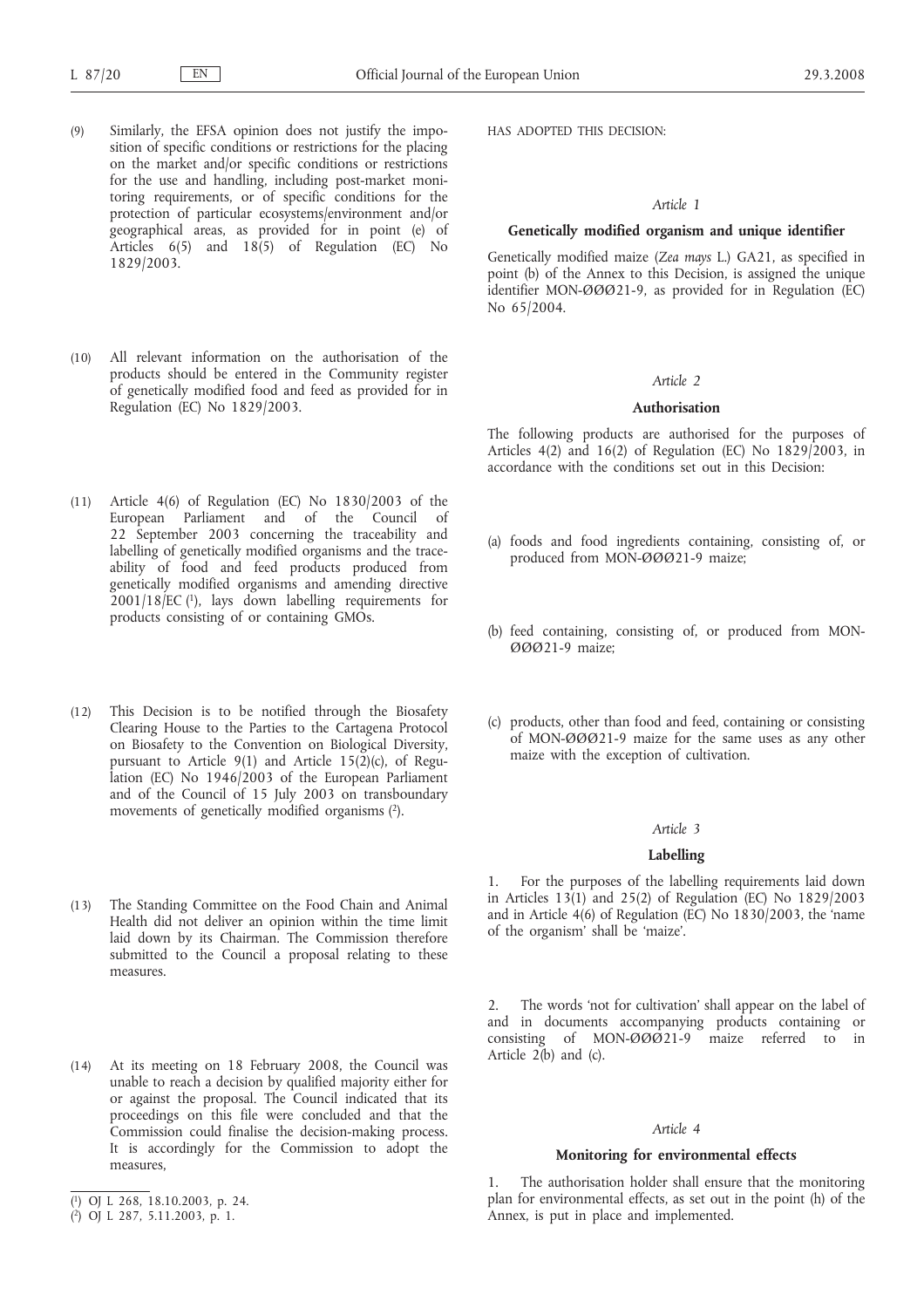2. The authorisation holder shall submit to the Commission annual reports on the implementation and the results of the activities set out in the monitoring plan.

## *Article 5*

## **Community register**

The information set out in the Annex to this Decision shall be entered in the Community register of genetically modified food and feed, as provided for in Article 28 of Regulation (EC) No 1829/2003.

# *Article 6*

## **Authorisation holder**

The authorisation holder shall be Syngenta Seeds S.A.S., France, representing Syngenta Crop Protection AG, Switzerland.

*Article 7*

# **Validity**

This Decision shall apply for a period of 10 years from the date of its notification.

## *Article 8*

## **Addressee**

This Decision is addressed to Syngenta Seeds S.A.S., Chemin de l'Hobit 12, BP 27, F-31790 Saint-Sauveur, France.

Done in Brussels, 28 March 2008.

*For the Commission* Androulla VASSILIOU *Member of the Commission*